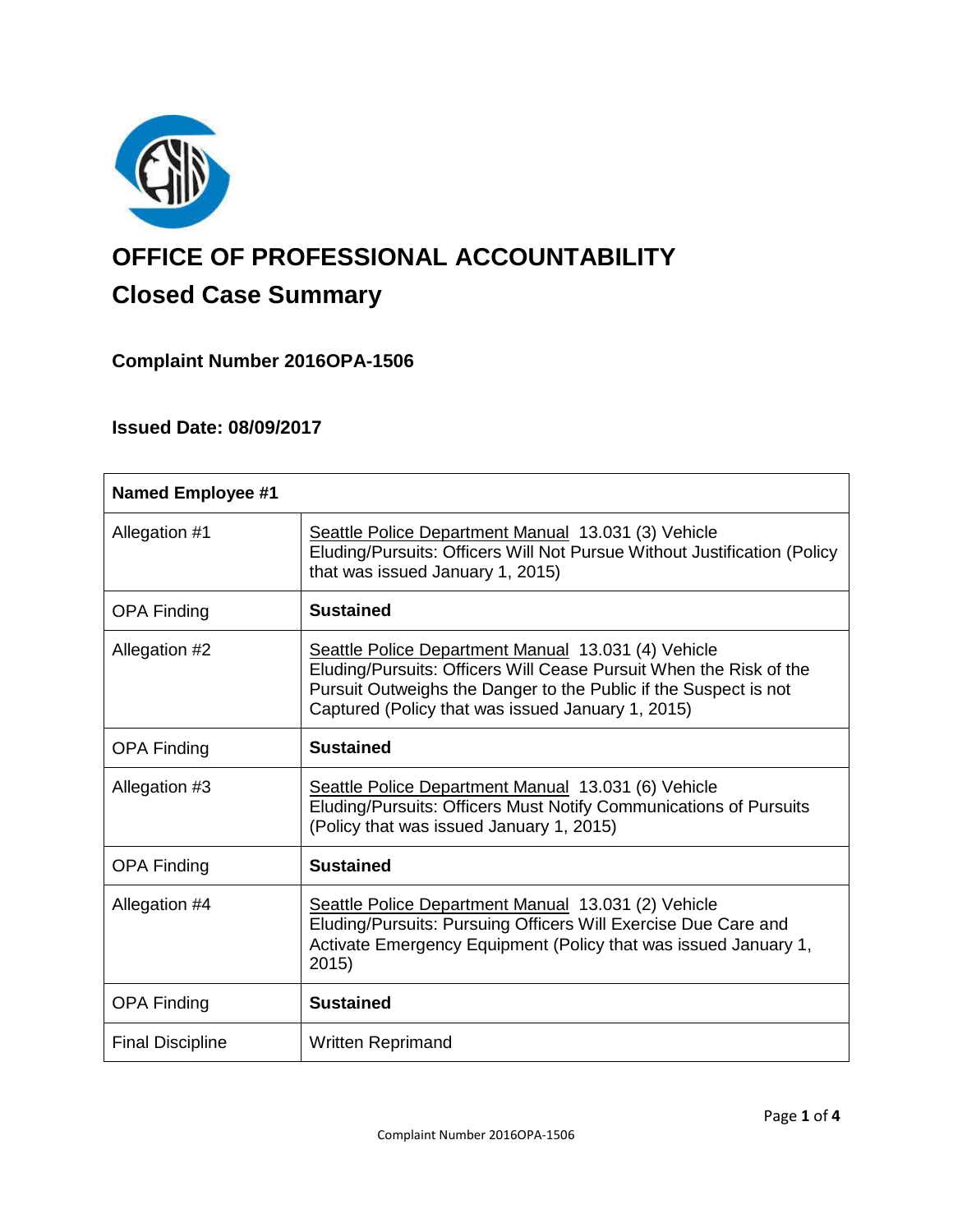## **INCIDENT SYNOPSIS**

The Named Employee observed two vehicles that appeared to be racing, and activated his patrol vehicle's emergency lights in an effort to stop the vehicles. Both drivers refused to stop.

## **COMPLAINT**

The complainant, a supervisor within the Department, alleged the Named Employee violated several Department policies by engaging in a pursuit for a traffic violation.

## **INVESTIGATION**

The OPA investigation included the following actions:

- 1. Review of the complaint memo
- 2. Search for and review of all relevant records and other evidence
- 3. Review of In-Car Videos (ICV)
- 4. Interview of SPD employee

## **ANALYSIS AND CONCLUSION**

Per SPD's policy on pursuits, a pursuit exists when an officer, operating an authorized police vehicle with emergency lights and siren activated, proceeds in an effort to keep pace with and/or immediately apprehend an eluding driver. Based on his written statement and interview with OPA, the Named Employee observed two vehicles engaging in "racing" and what the Named Employee perceived to be reckless driving. After following the vehicles for a short period of time in order to catch up with them, the Named Employee accelerated his vehicle, activated his emergency lights and tried to stop the vehicles. Both vehicles accelerated and failed to yield. With emergency lights activated, the Named Employee pursued both eluding vehicles. One of the two vehicles turned off and the Named Employee continued to pursue the other vehicle until it collided with parked cars. The driver fled on foot.

Pursuits are clearly prohibited in policy for traffic violations, misdemeanors, gross misdemeanors, property crimes and the act of eluding alone. The Named Employee pursued the eluding vehicles for traffic infractions and driving misdemeanors only. These offenses fell into the class of offenses for which a pursuit is expressly prohibited. During his OPA interview, the Named Employee acknowledged that he lacked the authorization to pursue the two vehicles and explained that he experienced a "lapse in judgment" when he decided to pursue them.

As stated above, the Named Employee was engaged in an active pursuit. The Named Employee was aware that both vehicles were failing to yield and he believed that one of the vehicles might get into a collision. The Named Employee in his interview with OPA and in his own written statement indicated that he "decided to terminate the pursuit due to the danger caused by continuing." However, the Named Employee only turned off his emergency lights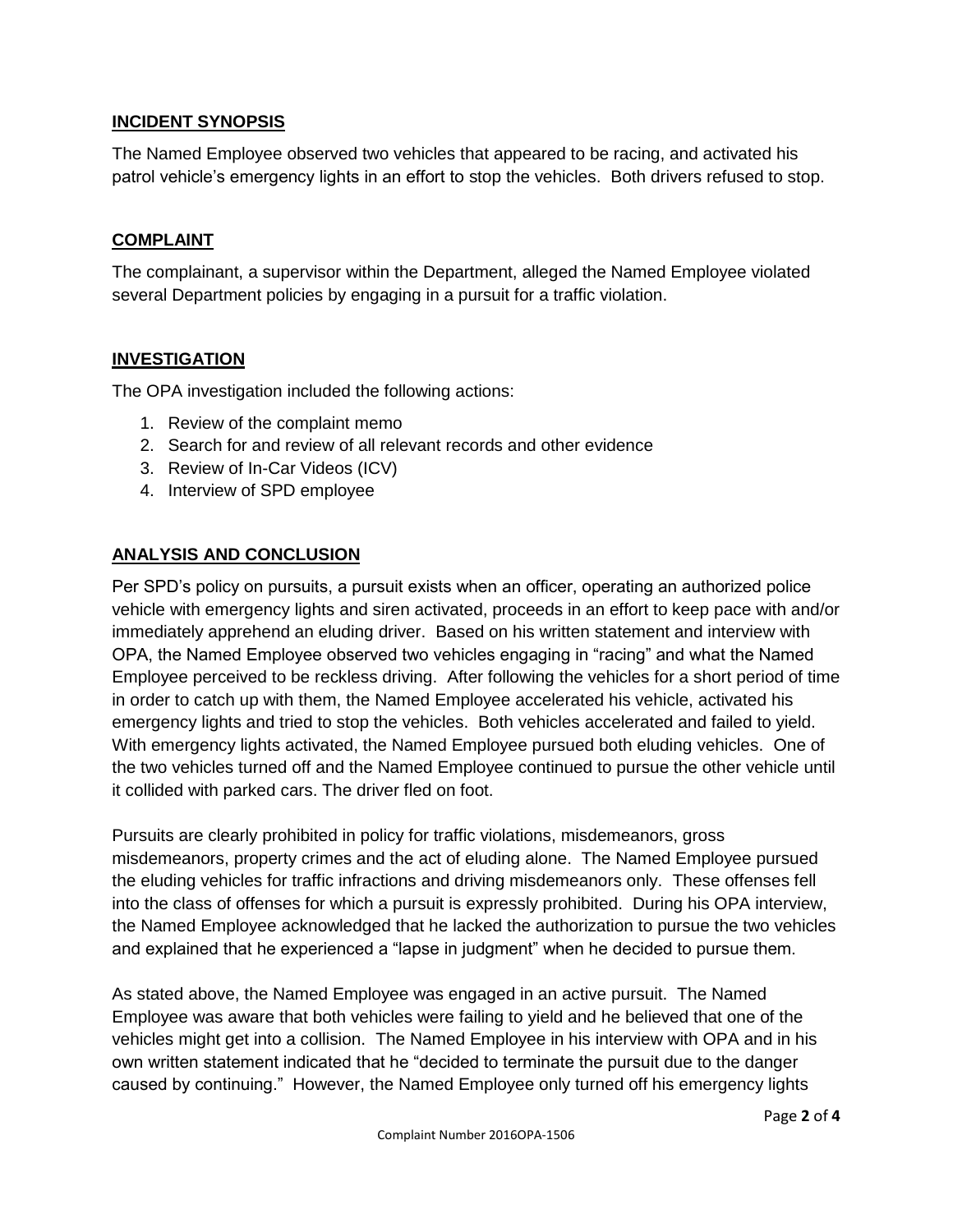and continued to follow the eluding vehicle. Under SPD 13.031 (16), when a pursuit is terminated, an officer must "pull over or, if practical under the circumstances, turn off the eluding route and return to a normal driving pattern." The Named Employee did not do this. Instead, the Named Employee continued to pursue the eluding vehicle without the benefit of his activated emergency lights to warn other motorists or pedestrians. During his OPA interview, the Named Employee acknowledged that he did not follow the requirements of policy and continued to follow the eluding vehicle. The Named Employee justified his actions by saying he was concerned the eluding vehicle might get into a collision and he (the Named Employee) wanted to be right there to provide assistance. While not disputing the sincerity of the Named Employee's concern for the welfare of the eluding driver and others who might need his assistance, the requirement in policy that officers pull over and stop, or turn off the route of the eluding vehicle, are intended to promote public safety by sending a clear signal to the eluding driver that the police are no longer chasing in hopes that the eluding driver will de-escalate his driving and reduce the danger to himself and the public. Regardless of the motives of the Named Employee, his failure to stop or turn off the route was not consistent with the requirements of policy.

The Named Employee did not provide any information to Communications that he was engaged in a pursuit. For about two minutes the Named Employee was engaged in a pursuit and only indicated that there were two vehicles driving recklessly and then after one of the vehicles was involved in a collision, that he was "just trying to follow it right now." In addition, because the Named Employee did not have his siren activated, neither Communications nor a supervisor could tell from the background noise in the Named Employee's radio transmissions that he was attempting to pull over and/or pursuing the two vehicles. During his interview the Named Employee indicated he didn't provide information to Communications as required by policy because he was to "trying to keep up with the vehicle in dealing with that stress." Nonetheless, the Named Employee was able to use his radio to transmit some information and had the means and opportunity to notify Communications he was involved in a pursuit.

The Named Employee accelerated, followed and caught up with two vehicles that were driving recklessly. According to ICV evidence, the Named Employee did this for at least a minute before turning on his vehicle's emergency lights. Once his emergency lights were activated, the Named Employee pursued the vehicles without his siren activated, as required by policy. Furthermore, after the one of the eluding vehicles failed to negotiate a turn and drove up onto a sidewalk, the Named Employee turned off his vehicle's emergency lights and continued to pursue the eluding vehicle. Additionally, the Named Employee admitted during his OPA interview that he did not exercise due care during this pursuit.